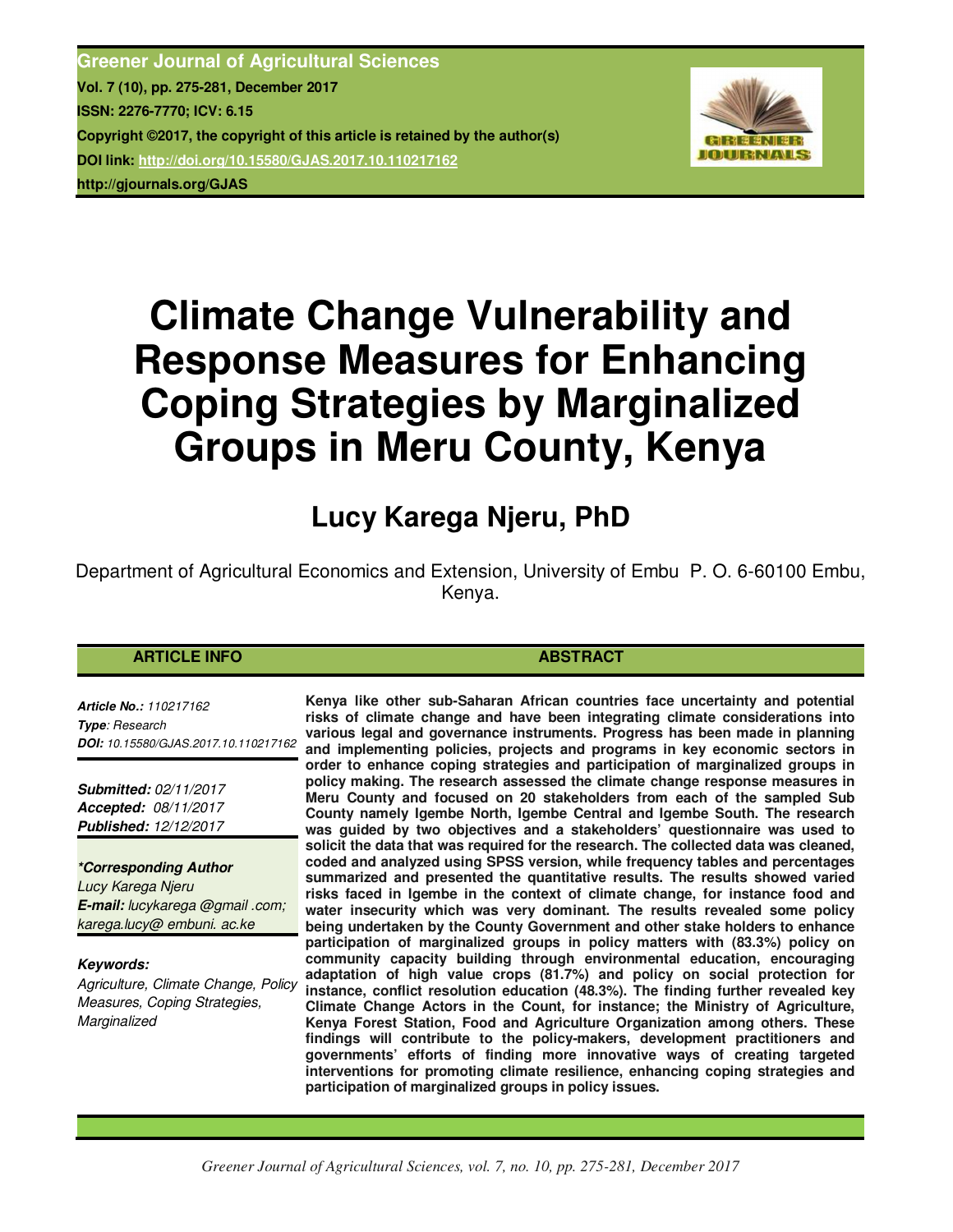### **INTRODUCTION**

Climate change represents one of the world's greatest human development challenges. Global temperatures and sea levels are rising and will continue to do so throughout the 21st century. Human activity, particularly deforestation and the burning of fossil fuels, is driving this change by increasing atmospheric concentrations of carbon dioxide and other greenhouse gases (GHGs) (Füssel & Klein, 2006). As a result, the world is experiencing greater weather extremes, changes in rainfall patterns, heat and cold waves, and increasing droughts and floods. These phenomena have a negative impact on the environment and on people's lives and livelihoods. According to Goh (2012), marginalized groups in the poorest regions are particularly affected, even as they are least responsible for these changes. As such, short-term disasters and the longer-term effects of climate change can threaten people's abilities to lead long and healthy lives, to be knowledgeable, to have a decent standard of living, and to participate in community life with dignity and self-respect. Climate change not only threatens efforts to reach the Millennium Development Goals (MDGs), but could also lead to major reversals for certain groups in terms of income, health and education outcomes, while increasing global inequities. Climate change responses can also perpetuate inequality if not carefully designed (Field, 2012).

The effects of climate change and related disasters have the potential to adversely impact the majority of Kenyans given that about 75% of the population depends directly on land and natural resources for their livelihoods (Adimo, Njoroge, Claessens, & Wamocho, 2012). In recent years, there has been increased attention to climate change due to its impacts on the lives of Kenyans. This has been mainly due to an increase in intensity and frequency of extreme climate events such as severe droughts and flooding. These extreme events have had negative socio-economic impacts on almost all sectors in the Kenyan society such as health, agriculture , livestock , environment, hydropower generation, and tourism thus impacting negatively on the objectives set out in the Government's Vision 2030 development plan.

The degree to which climate change affects human development depends on levels of both risk and vulnerability. Vulnerability is different from risk. Whereas risk is about exposure to external hazards over which people have limited control, vulnerability is a measure of people's capacity to manage such hazards to prepare for, cope with, and recover from them without long-term, potentially irreversible losses of well-being (UNDP, 2013). When for instance, tropical cyclones and floods strike a city like Mombasa, they expose the whole city to risks. However, people's vulnerabilities are concentrated among those living in the overcrowded, makeshift homes of the slums along the coastal region. In any country, the processes by which risk is converted into vulnerability are shaped by the underlying state of human development, including inequalities in income, opportunity and political power that marginalize the poor (Adimo *et al.,* 2012). High levels of economic dependence on agriculture, lower average incomes, already fragile ecological conditions, and location in areas that face more extreme weather patterns are all vulnerability factors.

According to UNDP (2009) coping strategy is the response to actual or expected climatic conditions or their effects that have a negative impact on human development. It is a broad concept that can be used to describe a variety of ways to reduce vulnerability. Adaptation to the negative impacts of climate change generally takes place in two ways: anticipatory (before impacts take place) and reactive (as a response to initial impacts). Adaptation measures can be implemented by public and private actors. Action therefore must be taken now by all national and international stakeholders to find sustainable win-win solutions to adapt to the effects of climate change. Efforts must simultaneously be made to curb future risks through emission reductions, while ensuring sustainable, climate-resilient growth and greater energy access for the poor (Adimo *et al.,* 2012). It is therefore against this background that this research sought to carry out an assessment of climate change vulnerability in Meru County.

#### **Statement of the Problem**

Kenya's economy depends mainly on agriculture with smallholder agriculture accounting for about 80% of total production and 70% of marketed agricultural produce. Continued improvement on the productivity of this sector is therefore necessary for increased production. However, despite Government efforts to make agriculture more productive and profitable to small holder farmers, these farmers are not able to fully exploit the agricultural potential as they are faced with various risks due to negative impacts of climate change. Reducing negative impacts of climate change on the environment and on people's lives and livelihoods is a major limitation because of the high level of vulnerability for most Kenyan.

There are several policy and/or response measures that can be taken by the County Governments and other stakeholders, including civil society, private Sector and development partners in enhancing coping strategies and participation of marginalized groups. The County also has key climate change actors who undertake several activities in their respective thematic areas. However, information on these policy intervention measures in the County are poorly documented and understood, which make it difficult for Kenyan leaders and their development partners to formulate innovative strategies for promoting climate resilient livelihoods through enhancing community coping strategies and participation of marginalized groups in policy making in the County. This study will provide the missing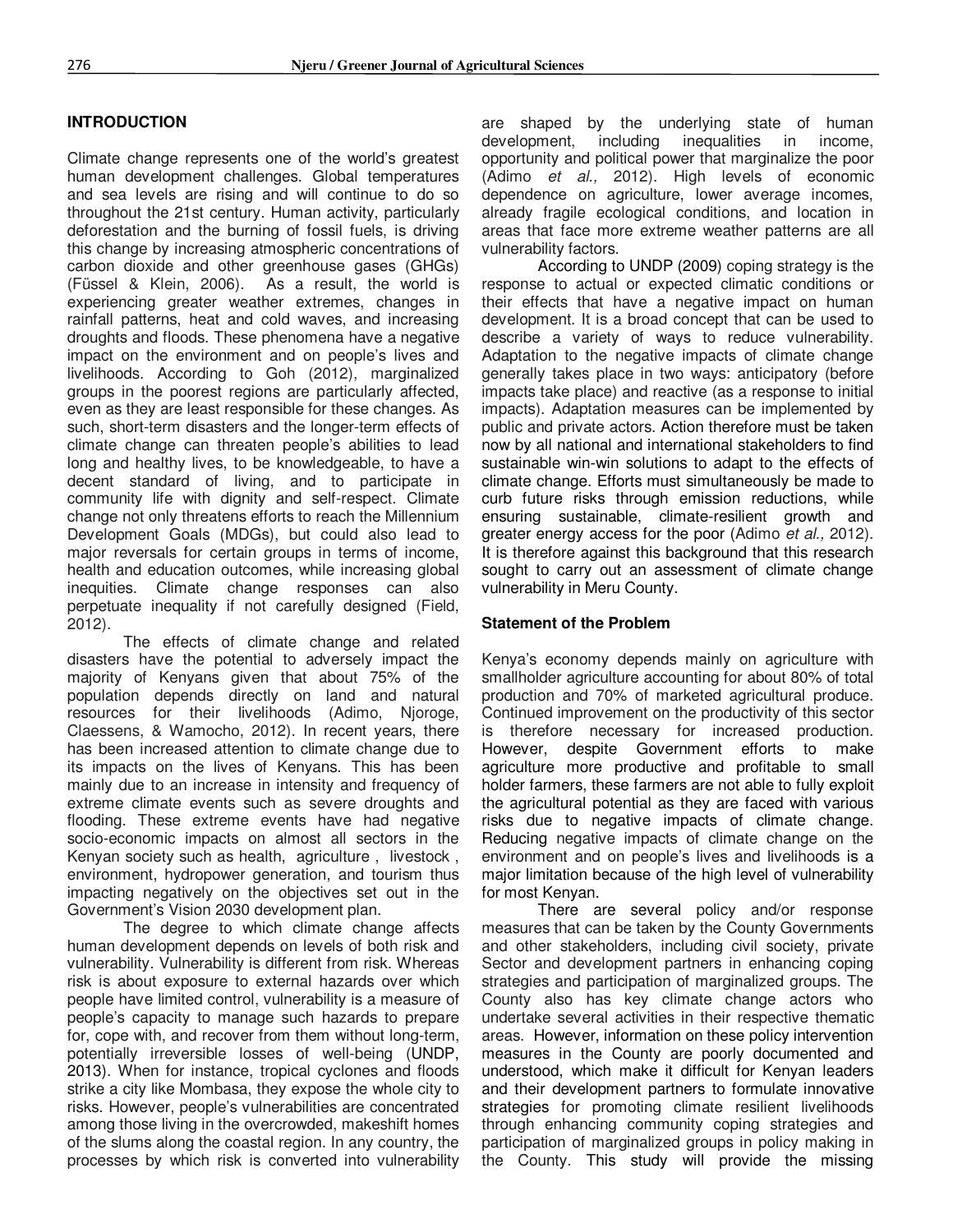information, which can be used to make informed decision on how to improve climate resilient livelihoods for the marginalized groups.

#### **Purpose of the Research**

To promoting climate resilient livelihoods through enhancing community coping strategies and participation of marginalized groups in policy making in Meru County.

#### **Objectives of the Research**

The research was aimed at achieving the following objectives:-

- i. To explore policy undertaken by the County Government in promoting climate resilient livelihoods and enhancing coping strategies and participation of marginalized groups in policy making in Meru County.
- ii. To determine the key climate change actors in the County and identify the activities they undertake in their respective thematic areas.

#### **RESEARCH METHODOLOGY**

#### **Description of the Study Area**

The research was carried out in three Sub Counties in Meru County. These were:- Igembe North, Igembe Central and Igembe South. These are the main producer of Khat (Miraa), but it is ironically ranked among the areas with the highest level of poverty, unemployment, acute child malnutrition and illiteracy levels in the County. Cases of climate change, e.g. change in rainfall pattern, prolonged drought, landslides, large gully formation have been experienced in the region in the last 3 years.

#### **Research Design**

This research adopted descriptive survey design which is simple to execute and can yield important information about a phenomenon. According to Kothari (2008), the design concentrates more on conditions which have already existed, practices which are held, and processes which are on-going as well as new trends. The design can create a detailed description of a phenomenon thus, it was appropriate to assess climate change vulnerability in Igembe region**.** 

#### **Target Population and Sampling Procedure**

This project targeted in Igembe region who included:<br>County Government officials, private sector Government officials, private sector ,development practitioners and farmer representatives. Twenty of these stakeholders were sampled from each of the three Sub-Counties to give a total of sixty respondents who acted as a target population for this preliminary study for the project. Kendall (2007) preliminary study for the project. confirmed that a target population is the one the researcher uses to generalize the study results. Relevant data for the research was solicited by use of a semi structured questionnaire which was duly completed by the stake-holders.

#### **Instrumentation and Data Collection Procedures**

A self-administered questionnaire with information on an assessment of climate change vulnerability in Meru County, developed by the researcher with open and closed-ended items, was used for the main stakeholders in the agricultural sector in Meru County. The questionnaires' content validity was ascertained by five extension experts while a pilot test involving 30 stake holders was conducted to determine its reliability, which was 0.83*α*. This was above the 0.70 minimum acceptable for educational research at a significance level of 0.05 set *a priori*.

#### **Data Analysis**

Immediately after the data was collected questionnaires were examined for completeness, cleaned and then coded using SPSS software. Analysis was done by both quantitative and qualitative techniques and frequency tables, charts and percentages were used to summarise and presents the results.

#### **RESULTS**

A respondent's age was important in determining the average age of stakeholders who participated in the research in the County. Most of the stakeholders 53.3% were 41-50 years while 26.7% aged between 31 and 40 years. 11.7% were 50 years and above with only 8.3% who had between 20 and 33 years of age. In terms of formal education, 38.3% had tertiary education, 43.3% had secondary education and 8.3% had primary education with the remaining 1.7% lacking formal education. The gender of the respondent was composed of 70% male and 30% female.

#### **An Assessment of Vulnerability to Climate Change**

Information on this section presents the main objectives of the research.

#### **Objective One**

*To explore policy undertaken by the County Government in promoting climate resilient livelihoods and enhancing coping strategies and participation of marginalized groups in policy making in Meru County.*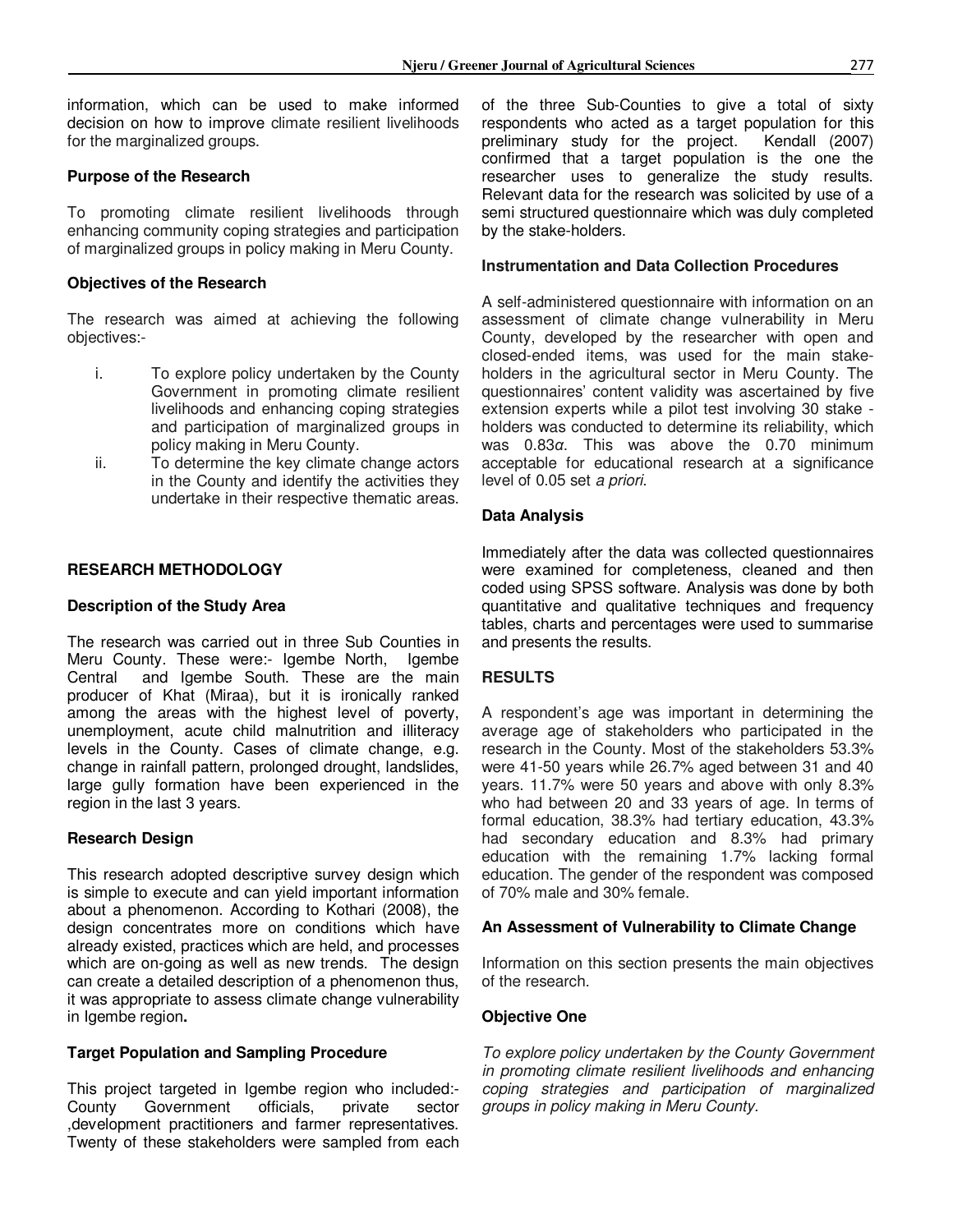The respondents were asked to indicate the major policy measures undertaken by the County Government in promoting climate resilient livelihoods and enhancing

coping strategies and participation of marginalized groups in policy making in Meru. Their responses are indicated in Table 1.

| <b>I AVIC 1. FUILLY MEASURES UNDERIGNER DY COUNTY GOVERNMENT IN METU COUNTY</b> |                  |            |  |  |  |
|---------------------------------------------------------------------------------|------------------|------------|--|--|--|
| <b>Measures by county governments</b>                                           | <b>Frequency</b> | Percentage |  |  |  |
| Encouraging many stakeholders with differing interest                           | 27               | 45.0       |  |  |  |
| Encouraging small holder involvement on policy issues                           | 27               | 45.0       |  |  |  |
| Farmer education and visit                                                      | 16               | 26.7       |  |  |  |
| Encouraging adaptation of high value crops                                      | 49               | 81.7       |  |  |  |
| Health related interventions                                                    | 15               | 25.0       |  |  |  |
| Community capacity building through environmental education                     | 50               | 83.3       |  |  |  |
| Policy on social protection e.g. life skills and conflict resolution education  | 29               | 48.3       |  |  |  |

**Table 1: Policy Measures Undertaken by County Government in Meru County** 

Table 1 shows that community capacity building through environmental education (83.3%), (81.7%) encouraging adaptation of high value crops , policy on social protection e.g. life skills and conflict resolution education (48.3%) and encouraging many stakeholders with are some of the policy intervention measures that the County government should adopt in promoting climate resilient livelihoods and enhancing coping strategies and participation of marginalized groups in policy making in Meru County. This is in line with the findings by Fussel and Klein (2006) who argued that capacity development is essential to climate change adaptation and mitigation efforts, as well as broader environmental sustainability activities at regional, national and sub-national levels. Atela, Quinn and Minang (2014) gave examples of requisite capacities, for instance to collect, assess and<br>share climate change information. including share climate change information, including meteorological and socioeconomic data on human development risks and vulnerabilities; to support new public-private partnerships, and cross-border and regional cooperation; and to lobby, negotiate, and coordinate financial and technical assistance for promoting community resilience to climate change.

The findings also agree with those of UNEP (2008) that energy security and climate security are intertwined and should be addressed at the same time. Renewable energy is a win-win proposition for all countries. UNEP (2008) revealed that renewable energy provides opportunities for poverty alleviation and for satisfying the energy needs in rural and remote areas. It helps generate employment and creates local economic opportunities as well as curbing climate change and contributes to the protection of human health caused by air pollution.

There is a link between climate change and conflict. Climate change can exacerbate existing inequalities that can increase conflict and threats to local, national and regional stability and security (UNDP, 2013). Increased competition over unequal access to land, water and other key natural resources, for example, can erupt in violence. This has been the case in countries such as Chad, Sudan and Kenya and in particular some parts of Meru County where desertification and drought have heightened competition for land between settled cultivators and pastoralists thus, solutions to address underlying causes and prevention of future risks is paramount (Silvestri, Bryan, Ringler, Herrero & Okoba, 2012). Climate change also causes people to leave their homes in search of better livelihoods, water, health and food security. In the early stages of droughts and changing rainfall patterns, farmers may reap fewer crops and pastoralists may find less pasture for their cattle. Households that previously engaged in temporary migration as a coping strategy may reach a tipping point and choose to leave permanently.

#### **Objective Two**

*To determine the key climate change actors in the County and identify the activities they undertake in their respective thematic areas.* 

The respondents were asked to determine the key climate change actors in the County and identify the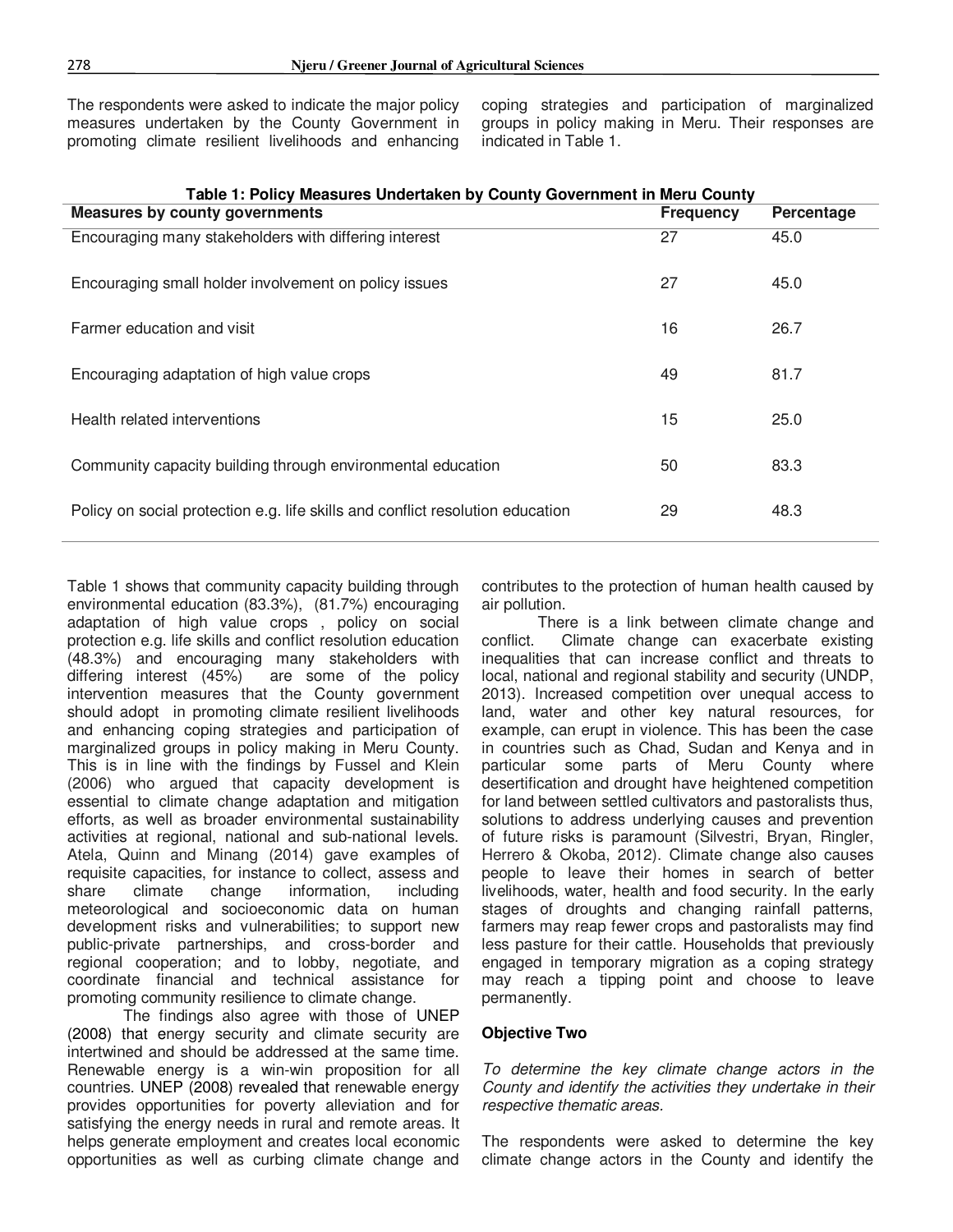activities they undertake in their respective thematic areas. Their responses are indicated in Table 2.

| No.              | Actors                                          | <b>Activities</b>                                                                                  |  |  |
|------------------|-------------------------------------------------|----------------------------------------------------------------------------------------------------|--|--|
| 1.               | FAO (Food and Agriculture                       | Currently offering good agricultural practices<br>$\bullet$                                        |  |  |
|                  | Organization)                                   | Promotion of conservation agriculture<br>$\bullet$                                                 |  |  |
| 2.               | MoA (Ministry of Agriculture)                   | Conservation agriculture<br>$\bullet$                                                              |  |  |
|                  |                                                 | Promotion of droughts tolerance crops<br>$\bullet$                                                 |  |  |
|                  |                                                 |                                                                                                    |  |  |
|                  |                                                 |                                                                                                    |  |  |
| 3.               | <b>CARITAS</b><br>(Catholic                     | Promotion of droughts tolerance crops<br>$\bullet$                                                 |  |  |
|                  | Organisation, named after a                     | Water harvesting, storage and conservation<br>$\bullet$                                            |  |  |
|                  | Latin word meaning Love<br>and Compassion)      |                                                                                                    |  |  |
|                  |                                                 |                                                                                                    |  |  |
|                  |                                                 |                                                                                                    |  |  |
|                  |                                                 |                                                                                                    |  |  |
|                  |                                                 |                                                                                                    |  |  |
| 4.               | <b>KFS (Kenya Forestry Station)</b>             | Re-afforestation and afforestation                                                                 |  |  |
|                  |                                                 | Agroforestry<br>$\bullet$                                                                          |  |  |
| 5.               | WARMA (Water Resources<br>Management Authority) | Conservation of Water catchments through tree planting<br>$\bullet$                                |  |  |
| 6.               | ADS (Anglican Development                       | Good agricultural practices<br>$\bullet$                                                           |  |  |
|                  | Services)                                       |                                                                                                    |  |  |
| $\overline{7}$ . | <b>NEMA (National Environment</b>               | Examine land use patterns to determine their impact on the quality                                 |  |  |
|                  | Management Authority)                           | and quantity of natural resources.                                                                 |  |  |
|                  |                                                 | Carry out surveys, which will assist in the proper management                                      |  |  |
|                  |                                                 | and conservation of the environment                                                                |  |  |
|                  | Public health                                   |                                                                                                    |  |  |
| 8.<br>9.         |                                                 | Health intervention and nutrition<br>$\bullet$                                                     |  |  |
|                  | GTZ (Germany Technical<br>Cooperation Agency)   | Promotion of energy saving Jikos, solar lamps and biogas<br>$\bullet$<br>technology for households |  |  |
| 10               | SILC (Savings and Internal                      | Water storage and sanitation<br>$\bullet$                                                          |  |  |
|                  | lending Communities)                            | Conservation agriculture                                                                           |  |  |
|                  |                                                 | Promotion of drought tolerance crops<br>$\bullet$                                                  |  |  |

| Table 2: Key Climate Change Actors in Meru County |  |  |  |
|---------------------------------------------------|--|--|--|
|---------------------------------------------------|--|--|--|

The table 2 reviews the key climate change actors in the County and identifies the activities they undertake in their respective thematic areas. As it is indicated in the table, many activities are undertaken to promote coping mechanisms, for instance GTZ involved in the promotion of energy saving jikos, solar lamps and biogas technology for the households. This conquers with the study by Atela *et al.,* (2014) that increased energy and fuel efficiency through stronger regulations and their enforcement in industry, transportation, agriculture, buildings and appliances is of paramount importance. Incentives for the development and use of alternative renewable energies; development and use of cleaner technologies through participation in the Clean Development Mechanism and related mitigation programs should be enhanced and advocacy and support for new and expanded "green jobs" is pertinent (UNEP, 2008).

#### **CONCLUSIONS**

Based on the findings of the project research, the following conclusions were drawn

i. Climate change affected health primarily through increased vulnerability to poor health due to reduced food and water security; water-borne diseases associated with reduced water quality due to drought, favorable conditions for the spread of vectorborne and air-borne diseases and the direct link between temperatures and heat stress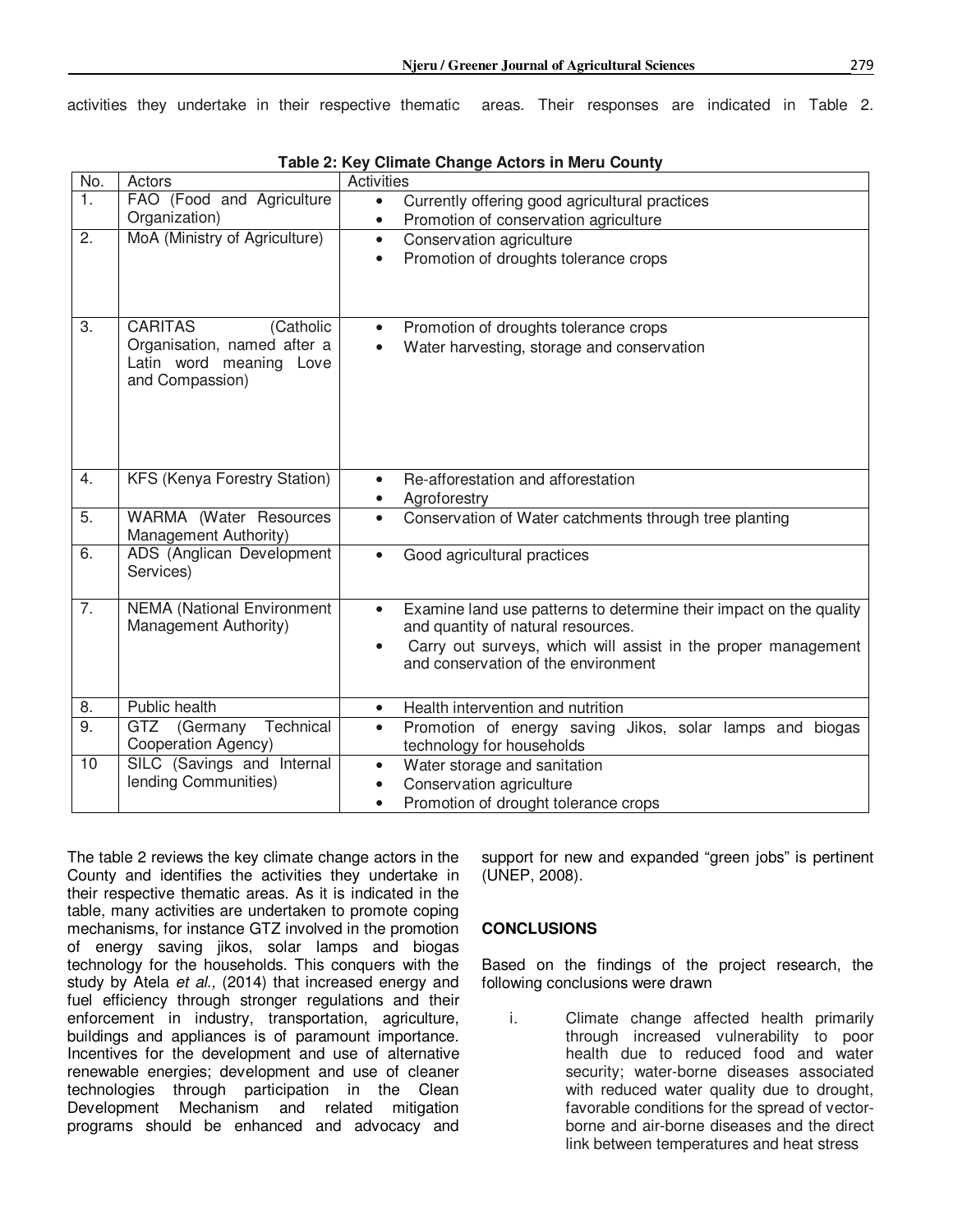- ii. Policy being undertaken by the County Government and other stake holders to enhance participation of marginalized groups in the County's policy issues were evident with majority of the respondents (83.3%) citing community capacity building through environmental education and (81.5%) indicating that encouraging adaptation of high value crops was paramount. Others were policy on social protection for example life skills and conflict resolution education and encouraging small holder involvement on policy issues among others.
- iii. Policy being undertaken by the County Government and other stake holders to enhance participation of marginalized groups in the County's policy issues were evident with majority of the respondents (83.3%) citing community capacity building through environmental education and (81.5%) indicating that encouraging adaptation of high value crops was paramount. Others were policy on social protection for example life skills and conflict resolution education and encouraging small holder involvement on policy issues among others.

#### **RECOMMENDATIONS TO BE ADAPTED TO BUILD CLIMATE CHANGE RESILIENCE**

Based on the study conclusions, the following recommendations were made:-

- i. The County leaders should strengthen existing efforts to empower the vulnerable and marginalized groups like the small holder farmers, and provide targeted assistance through public and private services. New jobs for the poor can be created and should be sustained for economic growth.
- i. Participatory, policy planning is of paramount importance to include safer infrastructure, integrated water resource management, more sustainable access to public services and disaster risk management and preparedness thus the environment for school children can be better and to provide inputs needed for higher quality education
- ii. County leaders should ensure that climate change debates and policy processes offers opportunities to engage women at all levels of decision-making, adopt gender-sensitive budgeting, provide better targeted public services based on gender needs, and address the underlying vulnerabilities and

causes of factors that hinder gender equality and empowerment.

- iii. The stakeholders should ensure that campaigns to reduce child mortality, improve maternal health, and combat HIV/AIDS, malaria and other diseases are strengthened through heightened awareness, increased capacities, better public services, information sharing, new and proven technologies, and better targeted financing.<br>Local leaders
- iv. Local leaders should ensure social protection and psychosocial support that includes life skills and conflict resolution sensitization and other programs to support livelihoods and community functioning.
- v. The stakeholders should strengthen community capacity-building including environmental education for child-friendly schools and spaces, microenterprises for women, education for sustainable development, and vocational training.
- vi. The County Government should ensure employment of adequate number of agriculture extension officers and ensure better targeted financing geared towards farmer visit and trainings.

#### **RECOMMENDATION FOR FURTHER RESEARCH**

In order to determine whether the situation is different in other areas, other researchers should replicate the study in order to come up with a more comprehensive program for promoting climate resilient livelihoods and enhancing participation of marginalized groups in policy making in Kenya.

#### **REFERENCES**

- Adimo, A. Njoroge, J. Claessens, L., & Wamocho, L. (2012). Land use and climate change adaptation strategies in Kenya. *Mitigation and Adaptation Strategies for Global Change*, *17*(2), 153- 171.
- Atela, J. Quinn, C. & Minang, P. (2014). Are REDD Projects Pro-poor in their Spatial Targeting? Evidence from Kenya. *Applied Geography*, *52*, 14- 24.
- Field, C. (2012). *Managing the Risks of Extreme Events and Disasters to Advance Climate Change Adaptation:* Special Report of the Intergovernmental Panel on Climate Change. Cambridge University Press.
- Füssel, H. & Klein, R. (2006). Climate Change Vulnerability Assessments: An Evolution of Conceptual Thinking. *Climatic Change*, *75*(3), 301- 329.
- Goh, A. (2012). A literature Review of the Gender-Differentiated Impacts of Climate Change on